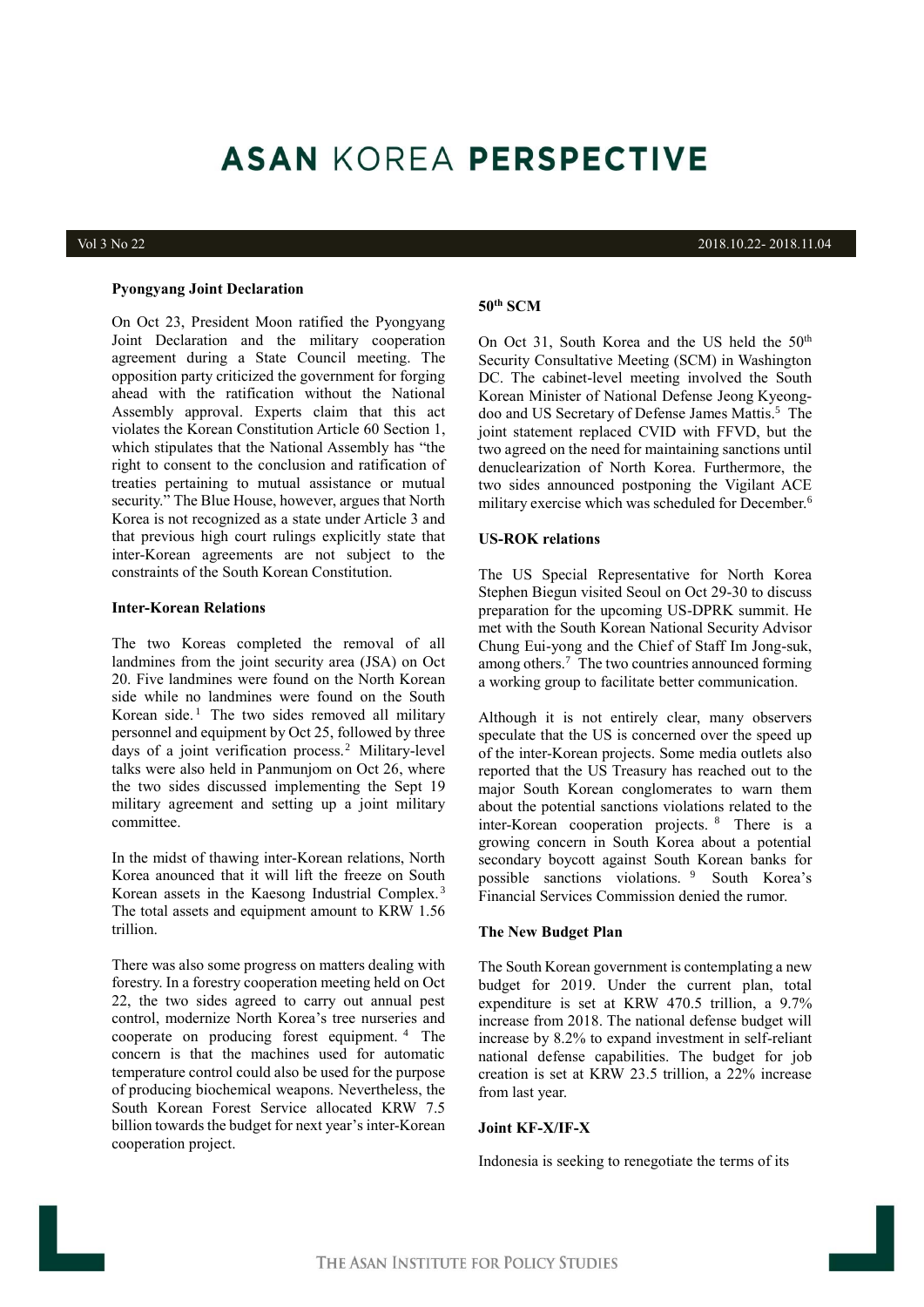joint venture with South Korea for developing the next generation of jet fighters (KF-X/IF-X). The project was first launched in 2010 with the goal produce 120 advanced jet fighters by 2026. Under the original agreement, the Indonesian government is committing 20% of the total development cost (USD  $~\sim$ 8 billion), the Korea Aerospace Industries (KAI) covering 20%, and the South Korean government supporting the remaining funds. <sup>10</sup> Indonesia is seeking better terms to offset the cost-sharing arrangement.

# **Japan**

Bilateral relations between South Korea and Japan has been on a downward spiral since President Moon informed Prime Minister Abe last month about the possible dissolution of "the Reconciliation and Healing Foundation." During his meeting with Vice Minister Takeo Akiba on October 25, Vice Minister of Foreign Affairs Cho Hyun also reiterated South Korea's resolve to follow through on President Moon's past statement. Vice Minister Takeo Akiba urged VM Cho to reconsider and emphasized the importance of implementing the 2015 bilateral agreement.<sup>11</sup>

Meanwhile, members of the Education Committee within the South Korean National Assembly visited Dokdo on Oct 22. The committee members condemned Japan's claim of sovereignty over Dokdo in school textbooks. Tokyo responded by lodging a formal complaint with Seoul that the visit was "utterly unacceptable in light of our country's position on the sovereignty of Takeshima."<sup>12</sup>

Finally, the South Korean Supreme Court upheld a lower court ruling regarding Nippon Steel & Sumitomo Metal Corporation (NSSMC). The ruling announced on Oct 30 orders NSSMC to compensate four plaintiffs who were forced to work under Japan's colonial rule. Tokyo maintains that "all matters [related to this case] were fully and finally resolved" when a bilateral agreement was concluded in 1965 to normalize bilateral relations. The Supreme Court, however, stated that the 1965 treaty did not terminate the right of individuals to request compensation and ruled that NSSMC should pay 100 million won  $($88,000)$  to each of the four plaintiffs.<sup>13</sup>

Prime Minister Abe stated that "this verdict is… impossible [to accept] in light of international law" and that Tokyo will react "resolutely." Minister of Foreign Affairs Taro Kono stated that the decision "completely overthrows the legal foundation" of the bilateral relationship. Minister Kono stated that Tokyo is mulling over a variety of options, including filing a suit at the International Court of Justice (ICJ).<sup>14</sup> In Seoul, the Foreign Ministry Spokesman Noh Kyu-duk stated that Seoul and Tokyo "should gather wisdom" to prevent the Court's ruling from negatively affecting their relations. 15

#### **China and KADIZ**

According to the South Korean Joint Chiefs of Staff, the Chinese Y-9 reconnaissance aircraft entered the South Korean Air Defense Identification Zone (KADIZ) on Oct 29. This is the sixth incursion into the KADIZ by the Chinese planes this year. The South Korean Air Force responded by scrambling F-15K and KF-16. Both the South Korean Ministry of National Defense and Ministry of Foreign Affairs called in the Chinese military attache and the deputy ambassador to lodge a formal complaint and urge Beijing to cease and desist. 16

| Date     | Aircraft (estimated)                     |
|----------|------------------------------------------|
| Jan 29   | Y-8 transport or reconnaissance aircraft |
| Feb 27   | Y-9 reconnaissance aircraft              |
| April 28 | Y-9 reconnaissance aircraft              |
| July 27  | Y-9 reconnaissance aircraft              |
| Aug 29   | Y-9 reconnaissance aircraft              |
| Oct 29   | Y-9 reconnaissance aircraft              |

#### **Housing Supply**

On Oct 22, the Seoul Metropolitan Government announced plans to provide 240,000 additional public housing units over the next five years in order to stabilize the real estate market and pursue a balanced regional development policy.<sup>17</sup>

# **New Measures for Innovation-Led Growth and Job Creation**

On Oct 24, the Finance Minister Kim Dong-yeon unveiled a new set of measures to support innovationled growth and job creation. This includes adding 59,000 short-term public jobs geared towards the youth and those in their 50s and 60s; imposing temporary tax cut (-15%) on fuel for six months starting Nov 6, and; investing KRW 17 trillion in small and medium-sized enterprises.<sup>18</sup> This announcement did not include certain regulatory reforms needed for innovation-led growth due to opposition from the ruling party.<sup>19</sup> Critics, however, argue that these measures are inadequate in addressing long-term unemployment. 20

In his Nov 1 speech regarding the 2019 budget, President Moon called for the continued pursuit of the government's growth strategy. Moon also stressed that the government will actively prepare for a possible economic downturn through aggressive fiscal management and response to structural problems including jobs, polarization, low fertility, and aging.<sup>21</sup>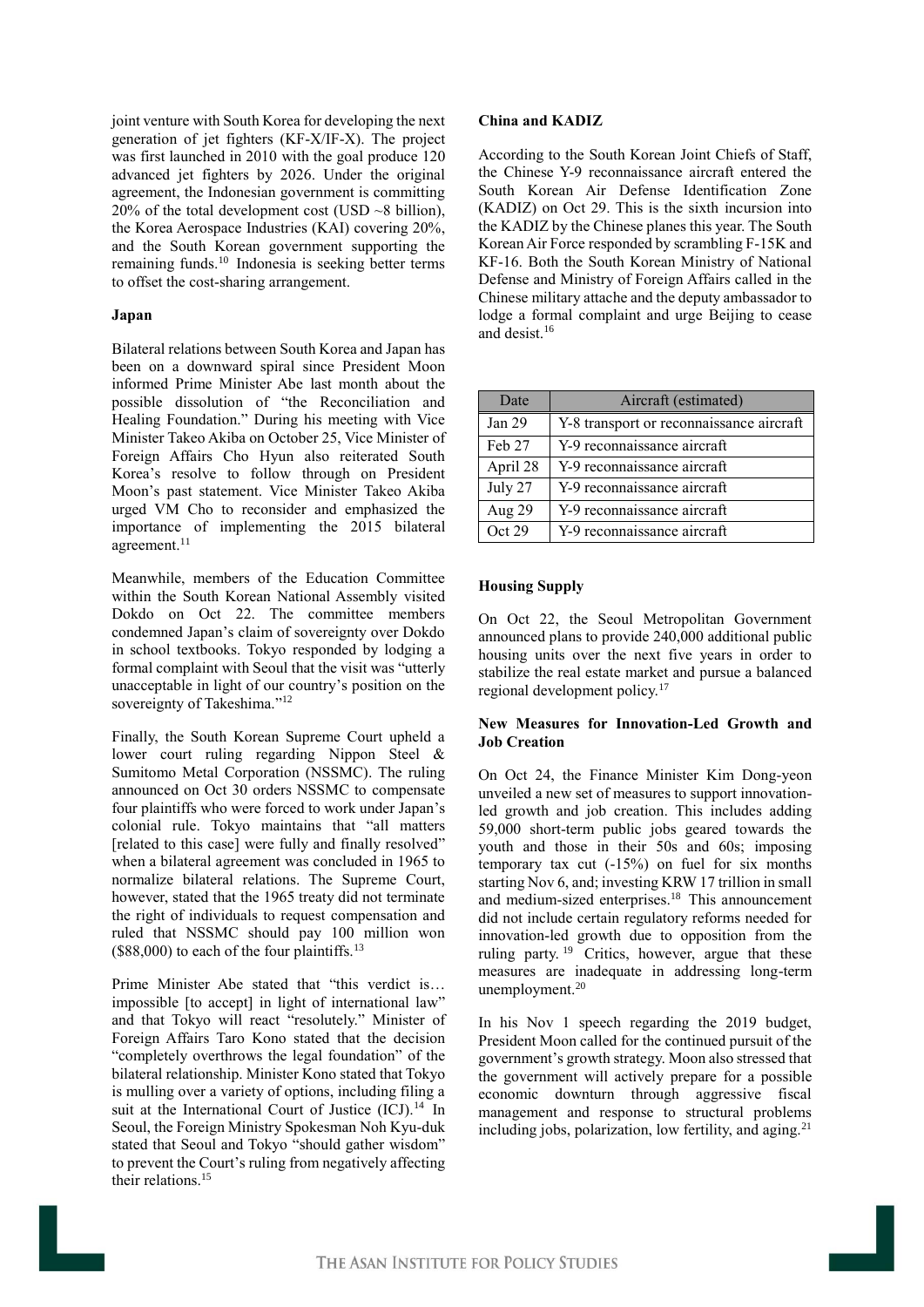### **Third Quarter Growth**

According to the Bank of Korea's (BoK) report on Oct 25, the economy grew by 0.6 percent in the third quarter of 2018. It is the lowest in nine years since the third quarter of 2009 (0.9 percent). This is mainly due to sluggish investments in construction (down 6.4 percent) and facilities (down 4.7 percent) which were also affected by the government's real estate measures implemented earlier this year.<sup>22</sup>

Both private (0.6 percent growth) and government consumption (1.6 percent growth) grew by modest amount. Exports grew at a rate of 3.9 percent from 0.4 percent in the previous quarter, due in large part to the semiconductor industry.<sup>23</sup>

# **The Market**

On Oct 26, the KOSPI closed at 1,996.05 (down 1.53 percent) and the KOSDAQ index fell to 630 (down by more than 5 percent) over the same period.<sup>24</sup> The plunge in Korea's major indices can be attributed to several factors: the US-China trade war, fluctuations in the US and Chinese markets, dismal internal conditions, and major sell-offs by foreign investors (4.5 trillion won). In order to address some of these concerns, experts argue that it is necessary to consider implementing a corporate-centered growth strategy.<sup>25</sup> The Financial Supervisory Commission (FSC) announced that it would raise funds of more than 500 billion won in order to stabilize the capital market.<sup>26</sup>

1"'JSA 비무장화' 지뢰제거 마무리…내주 병력·화기· 초소 철수(종합)", 연합뉴스, 2018년 10월 19일. 2"JSA 남북 병력, 이르면 28일부터 자유롭게 오간 다", 중앙일보, 2018년 10월 23일. 3" $#$  "개성공단 자산동결 풀겠다" 전격 통보",  $\mathcal{S}$ 아 일보, 2018년 10월 25일. 4"남북 산림협력 대북제재 위반 논란", 동아일보, 2018년 10월 24일. 5"[전문]제50차 한·미 안보협의회의(SCM) 공동성명", *경향신문*,2018년 11월 1일. 6"'북한 규탄', 'NLL 인정' 사라진 한·미 SCM 공동 성명…변화된 한반도 정세 반영", 경향신문, 2018년 11월 1일. 7"이견 얼마나 심했길래...한미 사전조율 워킹그룹 만든다",중앙일보, 2018년 10월31일. 8"美대사관, 방북 기업에 경협 상황 파악나서", <sup>조</sup> 선일보, 2018년 10월 31일. 9"美, 국내은행 세컨더리 보이콧설···금융위 "사실 아냐"", 중앙일보, 2018년 10월 31일. 10"인도네시아 '한국과 전투기 공동개발 투자 줄일

것'," 조선일보, 2018년 10월 22일. 11"외교차관 만남에도… 점점 멀어지는 한국과 일 본," 조선일보, 2018년 10월 26일. 12 "日, 한국 국회의원 독도 방문에 '도저히 받아들 일 수 없다'," 중앙일보, 2018년 10월 22일. 13 "강제징용 대법원 판결 후폭풍…수렁에 빠진 한 일 관계," 조선일보, 2018년 10월 30일. 14 "아베 총리 '국제법상 있을 수 없는 판단' 고노 외상 '양국 우호관계 근본 흔들어'," 조선*일보*, 2018 년 10월 31일. 15 "외교부 '강제징용 판결, 한일 관계 악영향 없어 야," 조선일보, 2018년 10월 30일. 16 "외교부, 'KADIZ 또 진입' 中대사관 차석 불러 유감 표명," 중앙일보, 2018년 10월 29일. 17 "박원순 '5년간 공공임대주택 24만가구 공급…부 동산 시장 안정화 우선'," 동아일보, 2018년 10월 22 일. 18 "일자리 특단대책이 '공공 알바' 5만9천개," 한국 경제, 2018년 10월 24일. 19 "어려운 숙제 제쳐두고… '선심 카드' 푸는 정부," 조선비즈, 2018년 10월 25일. 20 "[사설]단기 땜질식 일자리대책으로는 고용난 해 결 못해," 경향신문, 2018년 10월 24일. 21 "文대통령 '소득주도성장 계속하겠다', " 조선일보. 2018년 11월 2일. 22 "3분기 성장률 0.6% '쇼크'…건설투자 20년來 최 저(상보)," 아사아경제, 2018년 10월 25일. 23 "추락하는 성장률," 헤럴드경제, 2018년 10월 25 일. 24 "대책도 삼킨 '공포'...코스피 2,000 붕괴, 코스닥 5% 폭락," 서울경제, 2018넌 10월 29일. 25 "IMF 아르헨보다 낙폭 컸다 … 주식시장 코리아 패싱," 중앙일보, 2018년 10월 29일.  $26$  "정부 증시대책 나온 날,  $2000$ 선 무너졌다,"  $58$ 일보, 2018년 10월 30일. **The Asan Institute for Policy Studies** is an independent, non-partisan think tank with the mandate to undertake policy-relevant research to foster domestic, regional, and international environments conducive to peace and stability on the Korean Peninsula, as well as Korean reunification

**Published by** The Asan Institute for Policy Studies **Address** 11, Gyeonghuigung 1ga-gil, Jongno-gu, Seoul 110-062, Republic of Korea **Website** [http://www.asaninst.org](http://www.asaninst.org/) **Email** [info@asaninst.org](mailto:info@asaninst.org)